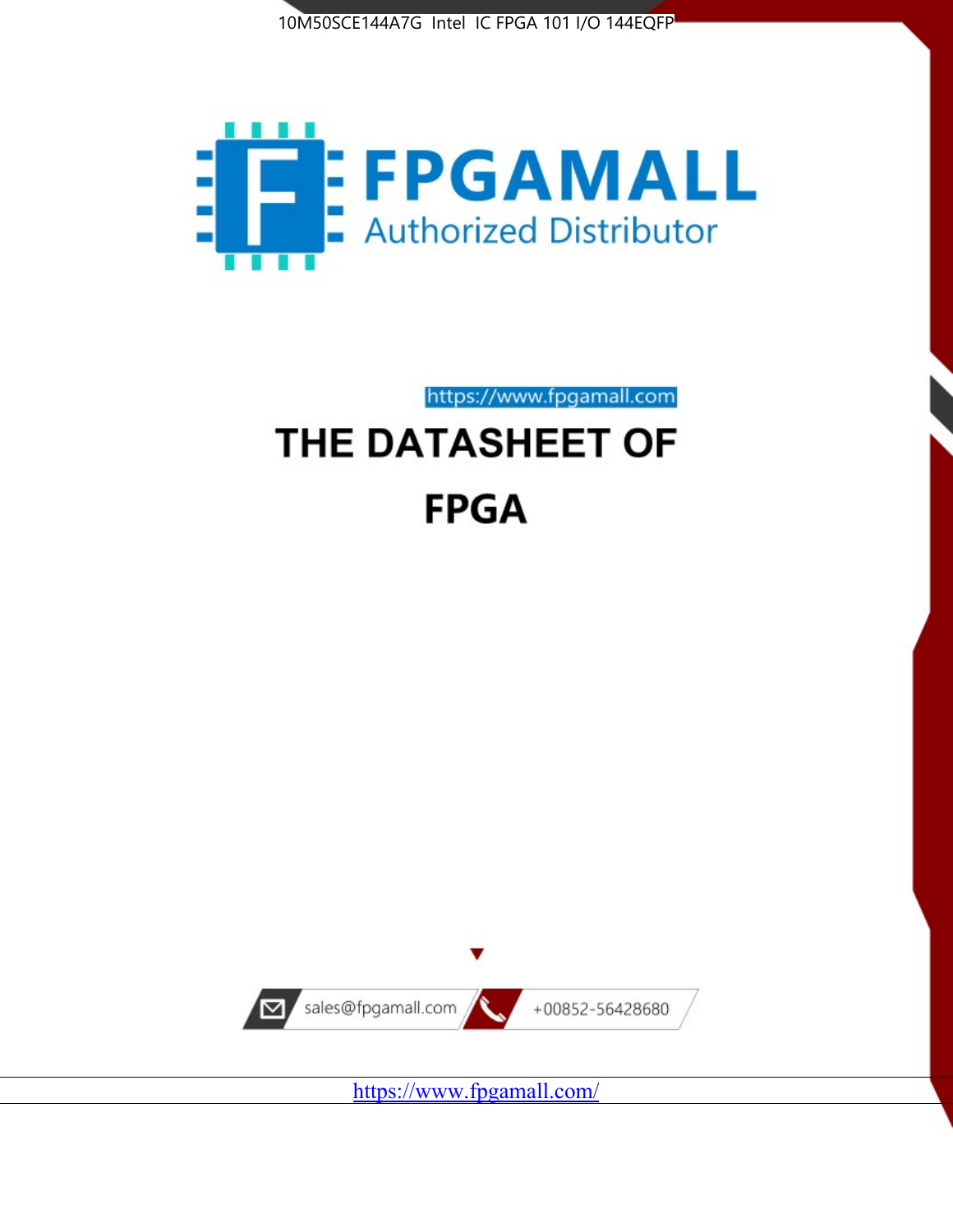10M50SCE144A7G Intel IC FPGA 101 I/O 144EQFP



# **Intel® MAX® 10 FPGA Device Overview**



**M10-OVERVIEW | 2017.12.15** Latest document on the web: **[PDF](https://www.altera.com/en_US/pdfs/literature/hb/max-10/m10_overview.pdf)** | **[HTML](https://www.altera.com/documentation/myt1396938463674.html)**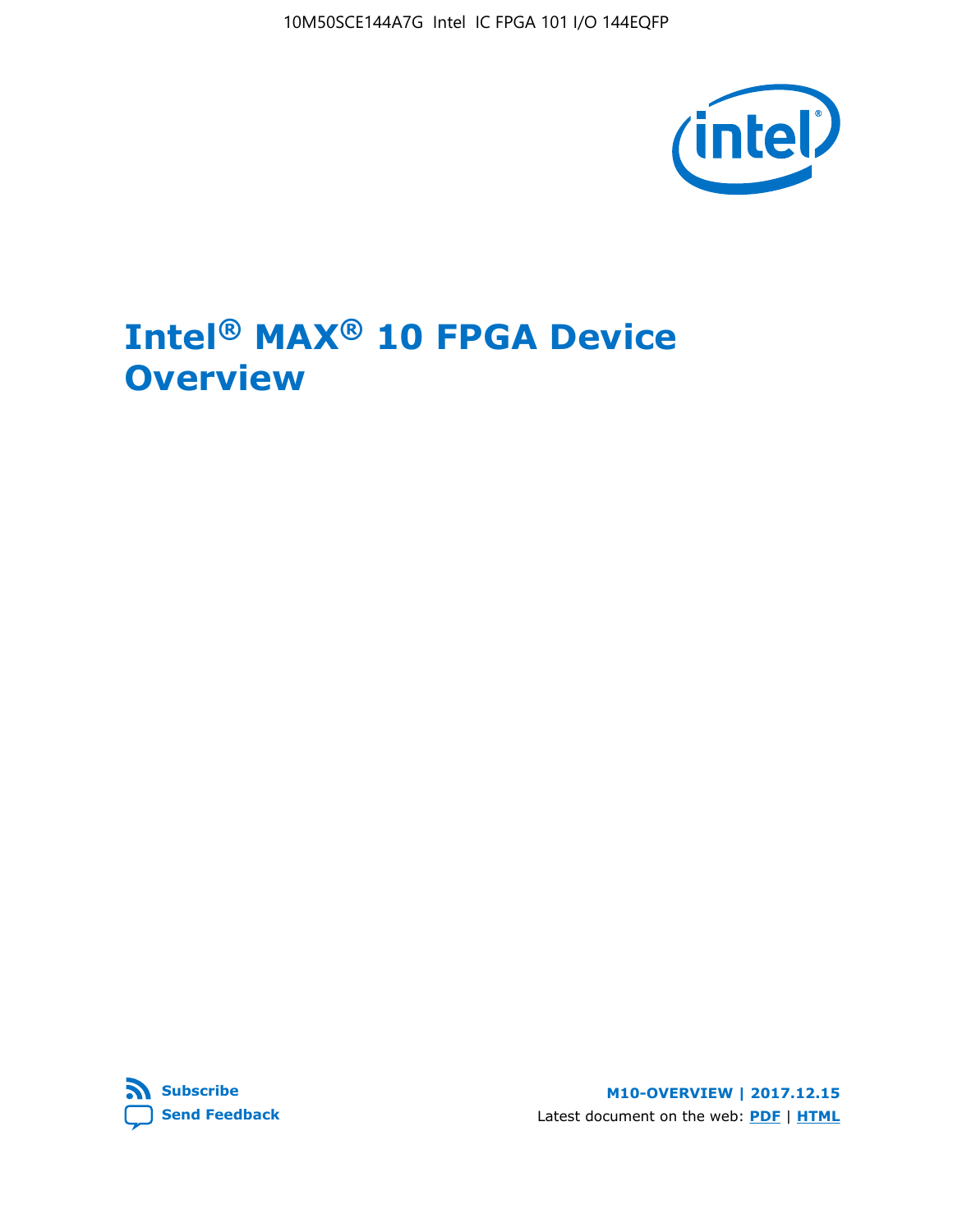

# **Contents**

| Intel® MAX® 10 FPGA Device Overview……………………………………………………………………………3  |  |
|--------------------------------------------------------------------|--|
|                                                                    |  |
|                                                                    |  |
|                                                                    |  |
|                                                                    |  |
|                                                                    |  |
|                                                                    |  |
|                                                                    |  |
|                                                                    |  |
|                                                                    |  |
|                                                                    |  |
|                                                                    |  |
|                                                                    |  |
|                                                                    |  |
|                                                                    |  |
|                                                                    |  |
|                                                                    |  |
|                                                                    |  |
|                                                                    |  |
|                                                                    |  |
| Document Revision History for Intel MAX 10 FPGA Device Overview 13 |  |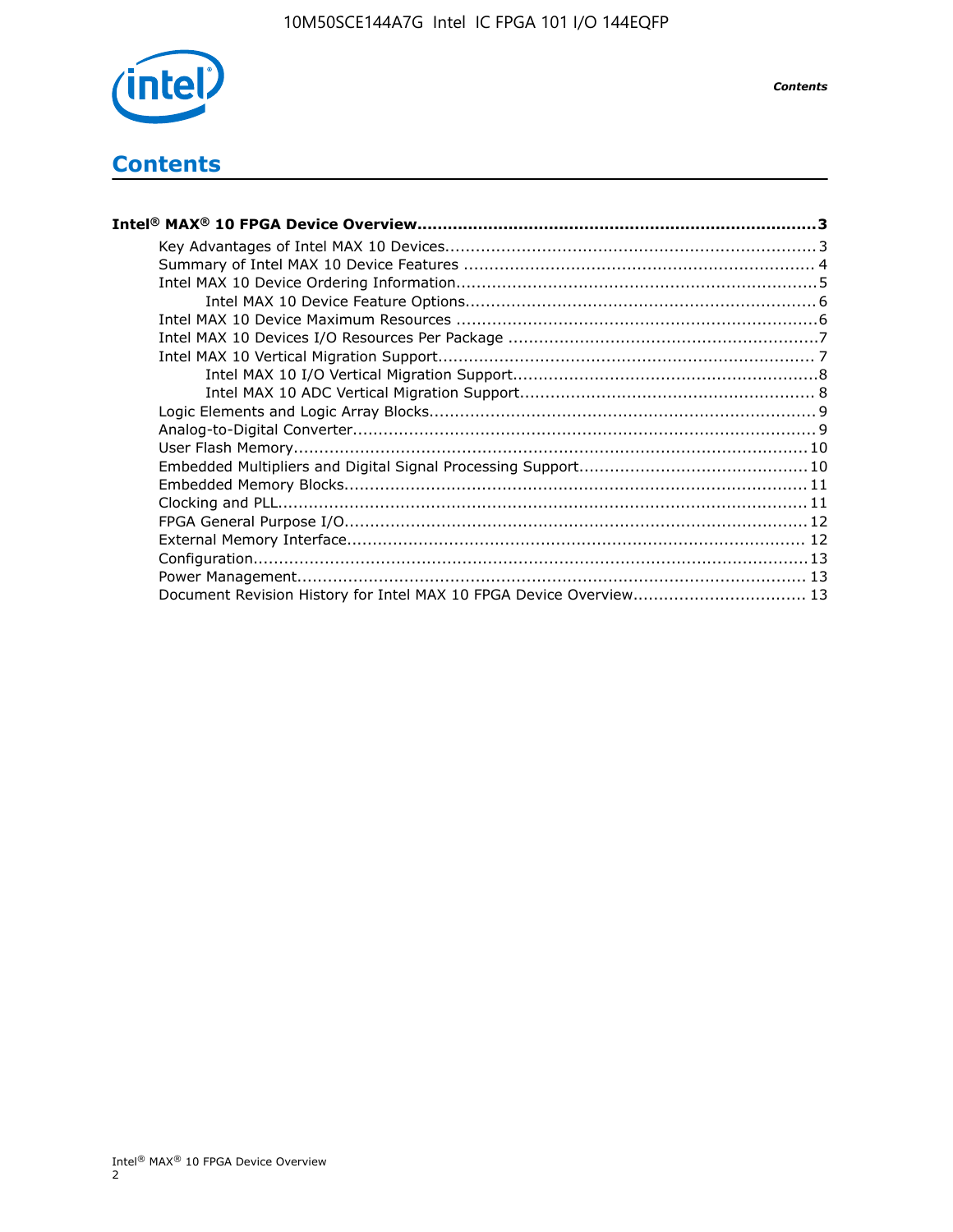

# **Intel® MAX® 10 FPGA Device Overview**

Intel® MAX® 10 devices are single-chip, non-volatile low-cost programmable logic devices (PLDs) to integrate the optimal set of system components.

The highlights of the Intel MAX 10 devices include:

- Internally stored dual configuration flash
- User flash memory
- Instant on support
- Integrated analog-to-digital converters (ADCs)
- Single-chip Nios II soft core processor support

Intel MAX 10 devices are the ideal solution for system management, I/O expansion, communication control planes, industrial, automotive, and consumer applications.

#### **Related Links**

[Intel MAX 10 FPGA Device Datasheet](https://www.altera.com/documentation/mcn1397700832153.html#mcn1397643748870)

## **Key Advantages of Intel MAX 10 Devices**

#### **Table 1. Key Advantages of Intel MAX 10 Devices**

| <b>Advantage</b>               | <b>Supporting Feature</b>                                                                                                                                                                                  |
|--------------------------------|------------------------------------------------------------------------------------------------------------------------------------------------------------------------------------------------------------|
| Simple and fast configuration  | Secure on-die flash memory enables device configuration in less than 10 ms                                                                                                                                 |
| Flexibility and integration    | Single device integrating PLD logic, RAM, flash memory, digital signal<br>processing (DSP), ADC, phase-locked loop (PLL), and I/Os<br>Small packages available from 3 mm $\times$ 3 mm                     |
| Low power                      | Sleep mode—significant standby power reduction and resumption in less than<br>$1 \text{ ms}$<br>Longer battery life-resumption from full power-off in less than 10 ms                                      |
| 20-year-estimated life cycle   | Built on TSMC's 55 nm embedded flash process technology                                                                                                                                                    |
| High productivity design tools | Intel Quartus <sup>®</sup> Prime Lite edition (no cost license)<br>Platform Designer (Standard) system integration tool<br>DSP Builder for Intel FPGAs<br>Nios <sup>®</sup> II Embedded Design Suite (EDS) |

Intel Corporation. All rights reserved. Intel, the Intel logo, Altera, Arria, Cyclone, Enpirion, MAX, Nios, Quartus and Stratix words and logos are trademarks of Intel Corporation or its subsidiaries in the U.S. and/or other countries. Intel warrants performance of its FPGA and semiconductor products to current specifications in accordance with Intel's standard warranty, but reserves the right to make changes to any products and services at any time without notice. Intel assumes no responsibility or liability arising out of the application or use of any information, product, or service described herein except as expressly agreed to in writing by Intel. Intel customers are advised to obtain the latest version of device specifications before relying on any published information and before placing orders for products or services. \*Other names and brands may be claimed as the property of others.

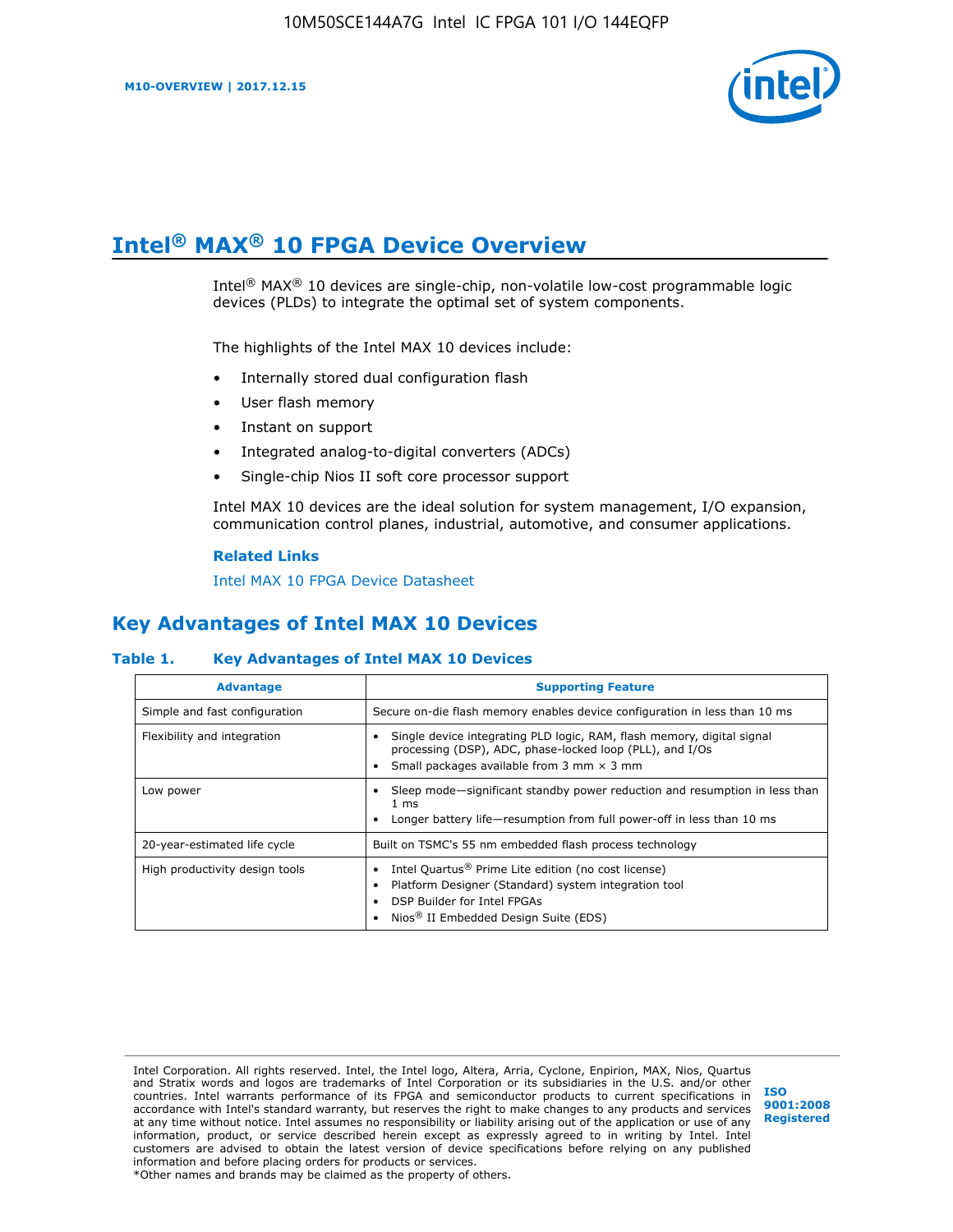

## **Summary of Intel MAX 10 Device Features**

## **Table 2. Summary of Features for Intel MAX 10 Devices**

| <b>Feature</b>                       | <b>Description</b>                                                                                                                                                                                                                                                  |
|--------------------------------------|---------------------------------------------------------------------------------------------------------------------------------------------------------------------------------------------------------------------------------------------------------------------|
| Technology                           | 55 nm TSMC Embedded Flash (Flash + SRAM) process technology                                                                                                                                                                                                         |
| Packaging                            | Low cost, small form factor packages-support multiple packaging<br>technologies and pin pitches<br>Multiple device densities with compatible package footprints for seamless<br>migration between different device densities<br>RoHS6-compliant                     |
| Core architecture                    | 4-input look-up table (LUT) and single register logic element (LE)<br>$\bullet$<br>LEs arranged in logic array block (LAB)<br>$\bullet$<br>Embedded RAM and user flash memory<br>Clocks and PLLs<br>$\bullet$<br>Embedded multiplier blocks<br>General purpose I/Os |
| Internal memory blocks               | M9K-9 kilobits (Kb) memory blocks<br>$\bullet$<br>Cascadable blocks to create RAM, dual port, and FIFO functions<br>$\bullet$                                                                                                                                       |
| User flash memory (UFM)              | User accessible non-volatile storage<br>$\bullet$<br>High speed operating frequency<br>$\bullet$<br>Large memory size<br>$\bullet$<br>High data retention<br>$\bullet$<br>Multiple interface option                                                                 |
| Embedded multiplier blocks           | One $18 \times 18$ or two 9 $\times$ 9 multiplier modes<br>$\bullet$<br>Cascadable blocks enabling creation of filters, arithmetic functions, and image<br>processing pipelines                                                                                     |
| <b>ADC</b>                           | 12-bit successive approximation register (SAR) type<br>$\bullet$<br>Up to 17 analog inputs<br>$\bullet$<br>Cumulative speed up to 1 million samples per second (MSPS)<br>Integrated temperature sensing capability                                                  |
| Clock networks                       | Global clocks support<br>$\bullet$<br>High speed frequency in clock network                                                                                                                                                                                         |
| Internal oscillator                  | Built-in internal ring oscillator                                                                                                                                                                                                                                   |
| PLLs                                 | Analog-based<br>$\bullet$<br>Low jitter<br>$\bullet$<br>High precision clock synthesis<br>Clock delay compensation<br>$\bullet$<br>Zero delay buffering<br>$\bullet$<br>Multiple output taps<br>$\bullet$                                                           |
| General-purpose I/Os (GPIOs)         | Multiple I/O standards support<br>$\bullet$<br>On-chip termination (OCT)<br>$\bullet$<br>Up to 830 megabits per second (Mbps) LVDS receiver, 800 Mbps LVDS<br>transmitter                                                                                           |
| External memory interface (EMIF) (1) | Supports up to 600 Mbps external memory interfaces:<br>continued                                                                                                                                                                                                    |

<sup>(1)</sup> EMIF is only supported in selected Intel MAX 10 device density and package combinations. Refer to the *External Memory Interface User Guide* for more information.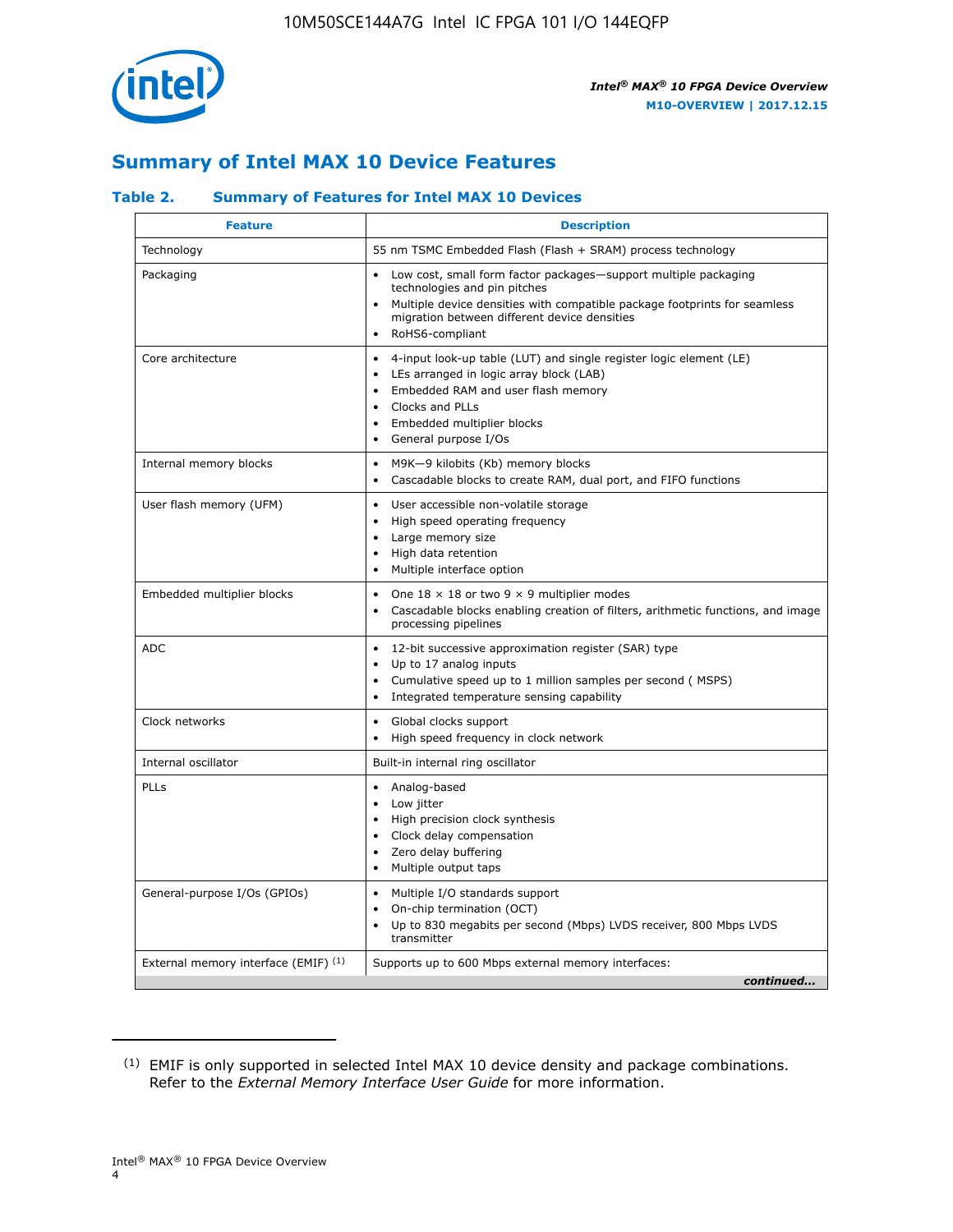

| <b>Feature</b>                | <b>Description</b>                                                                                                                                                                                                                                                                                                                                                                                                                               |  |  |  |
|-------------------------------|--------------------------------------------------------------------------------------------------------------------------------------------------------------------------------------------------------------------------------------------------------------------------------------------------------------------------------------------------------------------------------------------------------------------------------------------------|--|--|--|
|                               | DDR3, DDR3L, DDR2, LPDDR2 (on 10M16, 10M25, 10M40, and 10M50.)<br>SRAM (Hardware support only)<br><i>Note:</i> For 600 Mbps performance, -6 device speed grade is required.<br>Performance varies according to device grade (commercial, industrial, or<br>automotive) and device speed grade $(-6 \text{ or } -7)$ . Refer to the <i>Intel MAX</i><br>10 FPGA Device Datasheet or External Memory Interface Spec Estimator<br>for more details. |  |  |  |
| Configuration                 | Internal configuration<br>JTAG<br>٠<br>Advanced Encryption Standard (AES) 128-bit encryption and compression<br>options<br>Flash memory data retention of 20 years at 85 $^{\circ}$ C                                                                                                                                                                                                                                                            |  |  |  |
| Flexible power supply schemes | Single- and dual-supply device options<br>Dynamically controlled input buffer power down<br>Sleep mode for dynamic power reduction                                                                                                                                                                                                                                                                                                               |  |  |  |

## **Intel MAX 10 Device Ordering Information**

#### **Figure 1. Sample Ordering Code and Available Options for Intel MAX 10 Devices**



*Note:* The –I6 and –A6 speed grades of the Intel MAX 10 FPGA devices are not available by default in the Intel Quartus Prime software. Contact your local Intel sales representatives for support.

#### **Related Links**

#### [Intel FPGA Product Selector](http://www.altera.com/products/selector/psg-selector.html)

Provides the latest information about Intel FPGAs.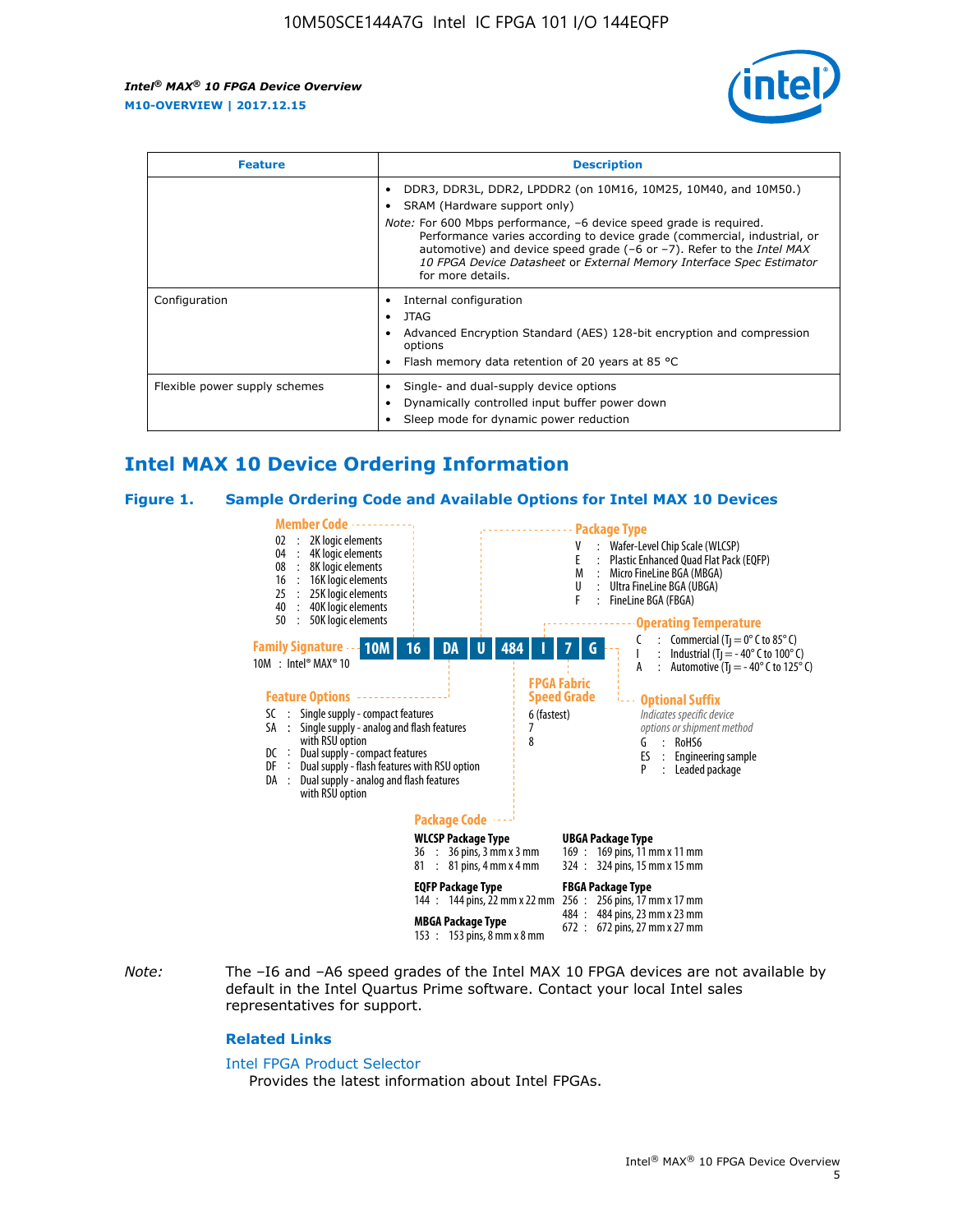

## **Intel MAX 10 Device Feature Options**

### **Table 3. Feature Options for Intel MAX 10 Devices**

| <b>Option</b> | <b>Feature</b>                                                                                                                                                                          |
|---------------|-----------------------------------------------------------------------------------------------------------------------------------------------------------------------------------------|
| Compact       | Devices with core architecture featuring single configuration image with self-configuration capability                                                                                  |
| Flash         | Devices with core architecture featuring:<br>Dual configuration image with self-configuration capability<br>Remote system upgrade capability<br>Memory initialization                   |
| Analog        | Devices with core architecture featuring:<br>Dual configuration image with self-configuration capability<br>Remote system upgrade capability<br>Memory initialization<br>Integrated ADC |

## **Intel MAX 10 Device Maximum Resources**

## **Table 4. Maximum Resource Counts for Intel MAX 10 Devices**

|                           | <b>Resource</b>                     | <b>Device</b> |                |              |                |                |              |                |
|---------------------------|-------------------------------------|---------------|----------------|--------------|----------------|----------------|--------------|----------------|
|                           |                                     | <b>10M02</b>  | 10M04          | <b>10M08</b> | <b>10M16</b>   | <b>10M25</b>   | <b>10M40</b> | <b>10M50</b>   |
|                           | Logic Elements (LE) (K)             | 2             | 4              | 8            | 16             | 25             | 40           | 50             |
| M9K Memory (Kb)           |                                     | 108           | 189            | 378          | 549            | 675            | 1,260        | 1,638          |
|                           | User Flash Memory (Kb) (2)          | 96            | 1,248          | 1,376        | 2,368          | 3,200          | 5,888        | 5,888          |
| $18 \times 18$ Multiplier |                                     | 16            | 20             | 24           | 45             | 55             | 125          | 144            |
| <b>PLL</b>                |                                     | 2             | $\overline{2}$ | 2            | $\overline{4}$ | $\overline{4}$ | 4            | $\overline{4}$ |
| GPIO                      |                                     | 246           | 246            | 250          | 320            | 360            | 500          | 500            |
| <b>LVDS</b>               | Dedicated<br>Transmitter            | 15            | 15             | 15           | 22             | 24             | 30           | 30             |
|                           | Emulated<br>Transmitter             | 114           | 114            | 116          | 151            | 171            | 241          | 241            |
|                           | Dedicated Receiver                  | 114           | 114            | 116          | 151            | 171            | 241          | 241            |
|                           | <b>Internal Configuration Image</b> | $\mathbf{1}$  | $\overline{2}$ | 2            | $\overline{2}$ | $\overline{2}$ | 2            | $\overline{2}$ |
| ADC                       |                                     |               | 1              | $\mathbf{1}$ | $\mathbf{1}$   | 2              | 2            | 2              |

<sup>(2)</sup> The maximum possible value including user flash memory and configuration flash memory. For more information, refer to [Intel MAX 10 User Flash Memory User Guide](https://www.altera.com/documentation/vgo1395753117436.html#vgo1395811844282).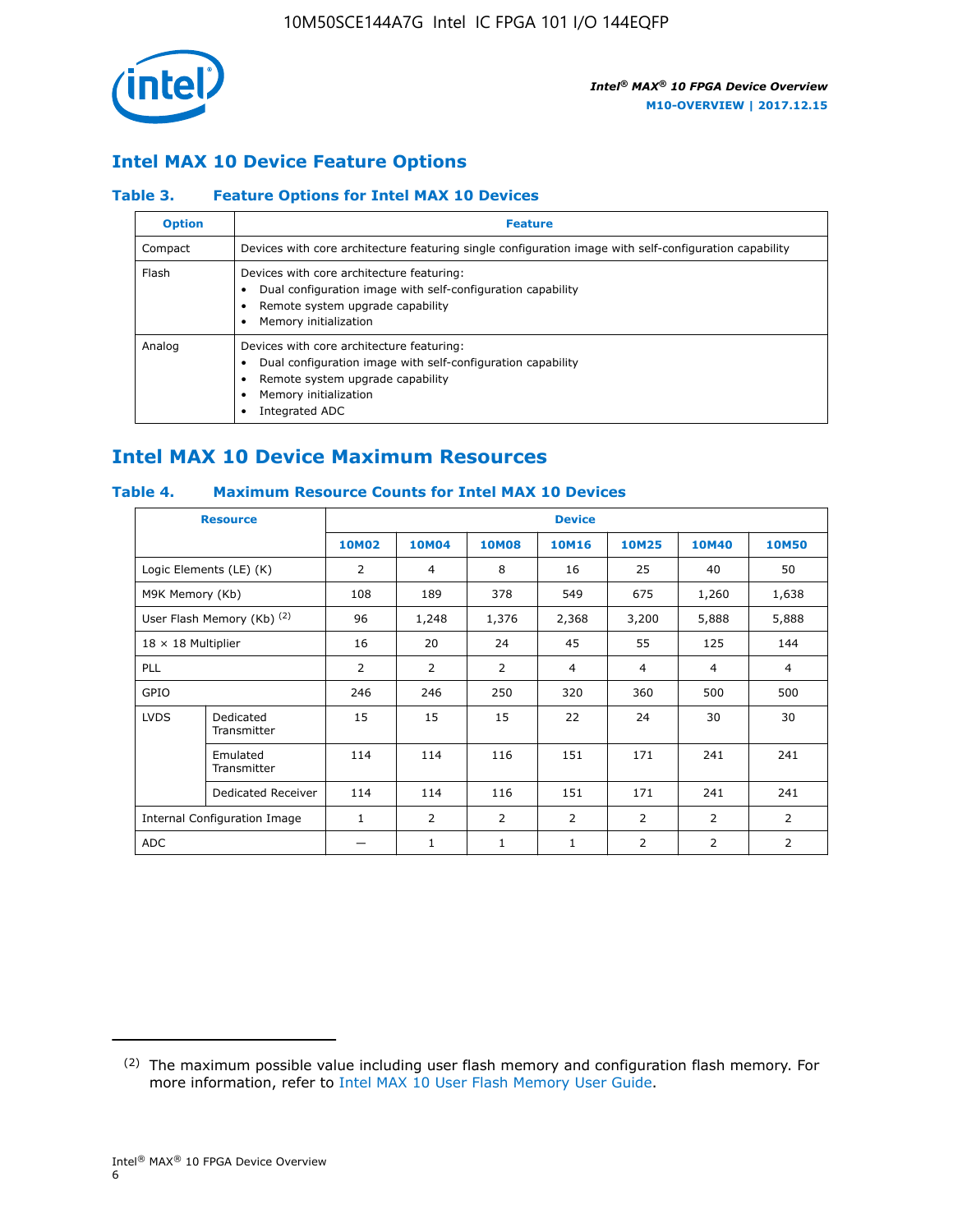

## **Intel MAX 10 Devices I/O Resources Per Package**

#### **Table 5. Package Plan for Intel MAX 10 Single Power Supply Devices**

| <b>Device</b> |                   | <b>Package</b>                     |                      |                             |                                      |  |  |  |
|---------------|-------------------|------------------------------------|----------------------|-----------------------------|--------------------------------------|--|--|--|
|               | <b>Type</b>       | M153<br>153-pin MBGA               | U169<br>169-pin UBGA | <b>U324</b><br>324-pin UBGA | E144<br>144-pin EQFP                 |  |  |  |
|               | <b>Size</b>       | $8 \text{ mm} \times 8 \text{ mm}$ | 11 mm $\times$ 11 mm | 15 mm $\times$ 15 mm        | $22 \text{ mm} \times 22 \text{ mm}$ |  |  |  |
|               | <b>Ball Pitch</b> | $0.5$ mm                           | $0.8$ mm             | $0.8$ mm                    | $0.5$ mm                             |  |  |  |
| 10M02         |                   | 112                                | 130                  | 246                         | 101                                  |  |  |  |
| 10M04         |                   | 112                                | 130                  | 246                         | 101                                  |  |  |  |
| 10M08         |                   | 112                                | 130                  | 246                         | 101                                  |  |  |  |
| 10M16         |                   |                                    | 130                  | 246                         | 101                                  |  |  |  |
| 10M25         |                   |                                    |                      |                             | 101                                  |  |  |  |
| 10M40         |                   | –                                  |                      |                             | 101                                  |  |  |  |
| 10M50         |                   |                                    |                      |                             | 101                                  |  |  |  |

## **Table 6. Package Plan for Intel MAX 10 Dual Power Supply Devices**

| <b>Device</b> |                   | <b>Package</b> |                                            |                                                                    |                         |                           |                             |  |  |
|---------------|-------------------|----------------|--------------------------------------------|--------------------------------------------------------------------|-------------------------|---------------------------|-----------------------------|--|--|
|               | <b>Type</b>       | <b>V36</b>     | <b>V81</b>                                 | <b>U324</b><br>36-pin WLCSP 81-pin WLCSP 324-pin UBGA 256-pin FBGA | <b>F256</b>             | F484<br>484-pin FBGA      | <b>F672</b><br>672-pin FBGA |  |  |
|               | <b>Size</b>       |                | $3$ mm $\times$ 3 mm $ 4$ mm $\times$ 4 mm | $15$ mm $\times$ 15<br>mm                                          | 17 mm $\times$ 17<br>mm | $23$ mm $\times$ 23<br>mm | $27$ mm $\times$ 27<br>mm   |  |  |
|               | <b>Ball Pitch</b> | $0.4$ mm       | $0.4$ mm                                   | $0.8$ mm                                                           | 1.0 <sub>mm</sub>       | 1.0 <sub>mm</sub>         | 1.0 <sub>mm</sub>           |  |  |
| 10M02         |                   | 27             |                                            | 160                                                                |                         |                           |                             |  |  |
| 10M04         |                   |                |                                            | 246                                                                | 178                     |                           |                             |  |  |
| 10M08         |                   |                | 56                                         | 246                                                                | 178                     | 250                       |                             |  |  |
| 10M16         |                   |                |                                            | 246                                                                | 178                     | 320                       |                             |  |  |
| 10M25         |                   |                |                                            |                                                                    | 178                     | 360                       |                             |  |  |
| 10M40         |                   |                |                                            |                                                                    | 178                     | 360                       | 500                         |  |  |
| 10M50         |                   |                |                                            |                                                                    | 178                     | 360                       | 500                         |  |  |

## **Related Links**

- [Intel MAX 10 General Purpose I/O User Guide](https://www.altera.com/documentation/sam1393999966669.html#sam1394000084476)
- [Intel MAX 10 High-Speed LVDS I/O User Guide](https://www.altera.com/documentation/sam1394433606063.html#sam1394433911642)

## **Intel MAX 10 Vertical Migration Support**

Vertical migration supports the migration of your design to other Intel MAX 10 devices of different densities in the same package with similar I/O and ADC resources.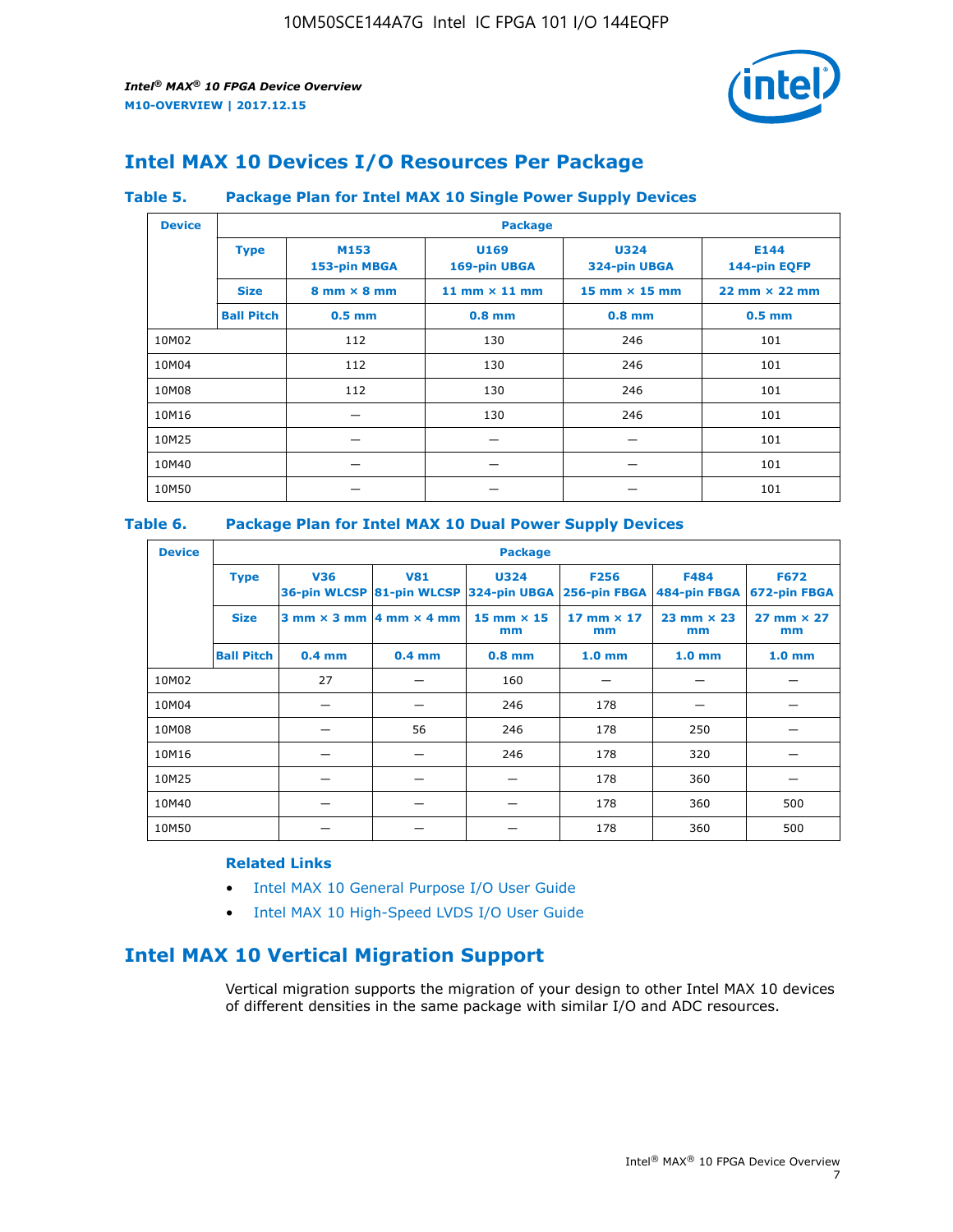

## **Intel MAX 10 I/O Vertical Migration Support**

#### **Figure 2. Migration Capability Across Intel MAX 10 Devices**

- The arrows indicate the migration paths. The devices included in each vertical migration path are shaded. Non-migratable devices are omitted. Some packages have several migration paths. Devices with lesser I/O resources in the same path have lighter shades.
- To achieve the full I/O migration across product lines in the same migration path, restrict I/Os usage to match the product line with the lowest I/O count.

|               | <b>Package</b>                   |            |      |      |             |                  |                                    |      |      |
|---------------|----------------------------------|------------|------|------|-------------|------------------|------------------------------------|------|------|
| <b>Device</b> | <b>V36</b>                       | <b>V81</b> | M153 | U169 | <b>U324</b> | F <sub>256</sub> | E144                               | F484 | F672 |
| 10M02         |                                  |            |      |      | 7           |                  |                                    |      |      |
| 10M04         |                                  |            |      |      |             |                  |                                    |      |      |
| 10M08         |                                  |            |      |      |             |                  |                                    |      |      |
| 10M16         |                                  |            |      |      |             |                  |                                    |      |      |
| 10M25         |                                  |            |      |      |             |                  |                                    |      |      |
| 10M40         |                                  |            |      |      |             |                  |                                    |      |      |
| 10M50         |                                  |            |      |      |             |                  |                                    |      |      |
|               | <b>Dual Power Supply Devices</b> |            |      |      |             |                  | <b>Single Power Supply Devices</b> |      |      |

*Note:* To verify the pin migration compatibility, use the Pin Migration View window in the Intel Quartus Prime software Pin Planner.

## **Intel MAX 10 ADC Vertical Migration Support**

#### **Figure 3. ADC Vertical Migration Across Intel MAX 10 Devices**

The arrows indicate the ADC migration paths. The devices included in each vertical migration path are shaded.

|                                                                                                                                                                                                                         | Package |      |      |                  |      |      |      |  |
|-------------------------------------------------------------------------------------------------------------------------------------------------------------------------------------------------------------------------|---------|------|------|------------------|------|------|------|--|
| <b>Device</b>                                                                                                                                                                                                           | M153    | U169 | U324 | F <sub>256</sub> | E144 | F484 | F672 |  |
| 10M04                                                                                                                                                                                                                   |         |      |      |                  |      |      |      |  |
| 10M08                                                                                                                                                                                                                   |         |      |      |                  |      |      |      |  |
| 10M16                                                                                                                                                                                                                   |         |      |      |                  |      |      |      |  |
| 10M25                                                                                                                                                                                                                   |         |      |      |                  |      |      |      |  |
| 10M40                                                                                                                                                                                                                   |         |      |      |                  |      |      |      |  |
| 10M50                                                                                                                                                                                                                   |         |      |      |                  |      |      |      |  |
| Dual ADC Device: Each ADC (ADC1 and ADC2) supports 1 dedicated analog input pin and 8 dual function pins.<br><b>Single ADC Device:</b> Single ADC that supports 1 dedicated analog input pin and 16 dual function pins. |         |      |      |                  |      |      |      |  |

**Single ADC Device:** Single ADC that supports 1 dedicated analog input pin and 8 dual function pins.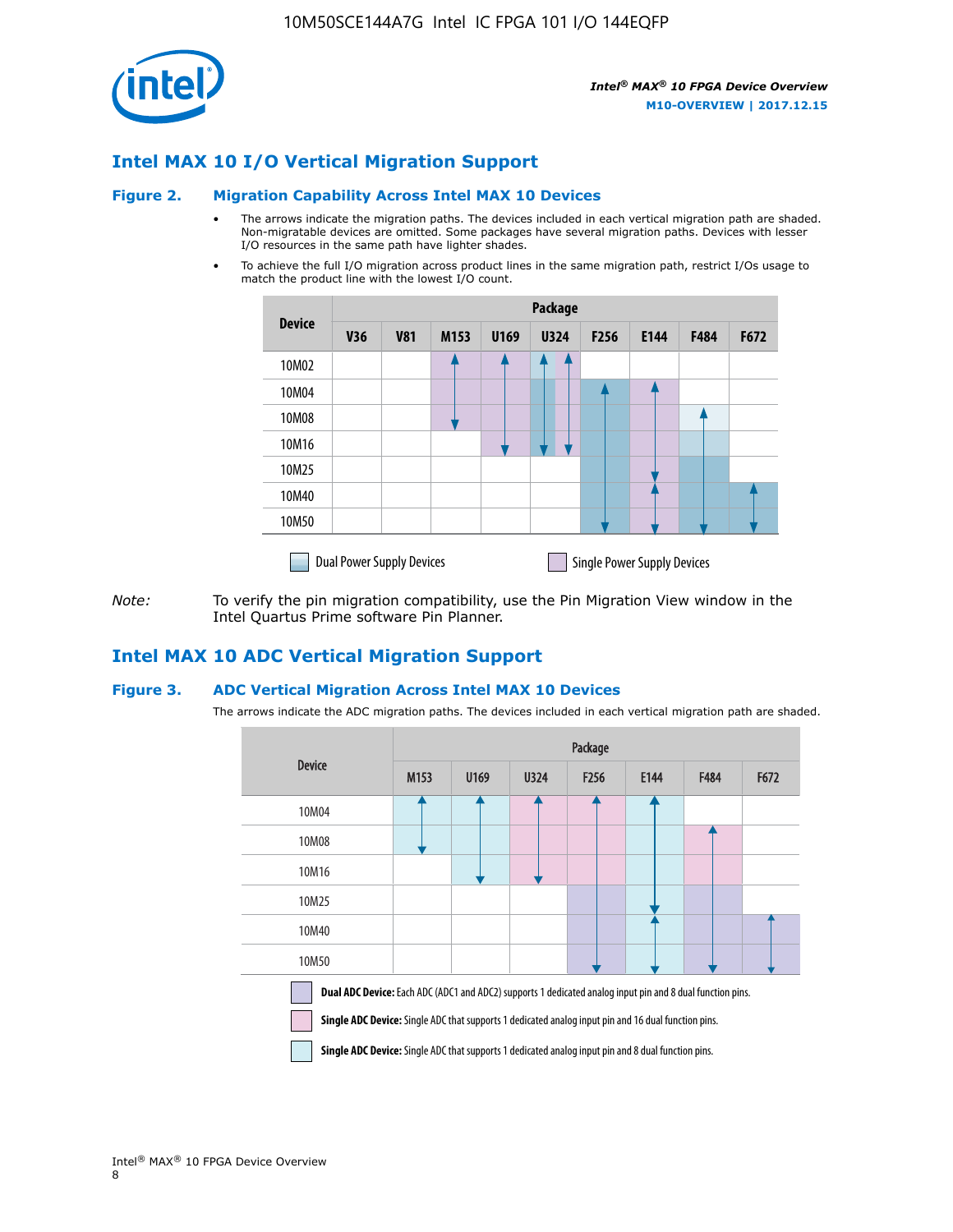

## **Table 7. Pin Migration Conditions for ADC Migration**

| <b>Source</b>     | <b>Target</b>     | <b>Migratable Pins</b>                                                                                            |
|-------------------|-------------------|-------------------------------------------------------------------------------------------------------------------|
| Single ADC device | Single ADC device | You can migrate all ADC input pins                                                                                |
| Dual ADC device   | Dual ADC device   |                                                                                                                   |
| Single ADC device | Dual ADC device   | One dedicated analog input pin.                                                                                   |
| Dual ADC device   | Single ADC device | Eight dual function pins from the ADC1 block of the<br>٠<br>source device to the ADC1 block of the target device. |

## **Logic Elements and Logic Array Blocks**

The LAB consists of 16 logic elements (LE) and a LAB-wide control block. An LE is the smallest unit of logic in the Intel MAX 10 device architecture. Each LE has four inputs, a four-input look-up table (LUT), a register, and output logic. The four-input LUT is a function generator that can implement any function with four variables.

#### **Figure 4. Intel MAX 10 Device Family LEs**



## **Analog-to-Digital Converter**

Intel MAX 10 devices feature up to two ADCs. You can use the ADCs to monitor many different signals, including on-chip temperature.

#### **Table 8. ADC Features**

| <b>Feature</b>             | <b>Description</b>                                                                                                                                                                                  |
|----------------------------|-----------------------------------------------------------------------------------------------------------------------------------------------------------------------------------------------------|
| 12-bit resolution          | Translates analog signal to digital data for information processing, computing,<br>data transmission, and control systems<br>Provides a 12-bit digital representation of the observed analog signal |
| Up to 1 MSPS sampling rate | Monitors single-ended external inputs with a cumulative sampling rate of 25<br>kilosamples per second to 1 MSPS in normal mode                                                                      |
|                            |                                                                                                                                                                                                     |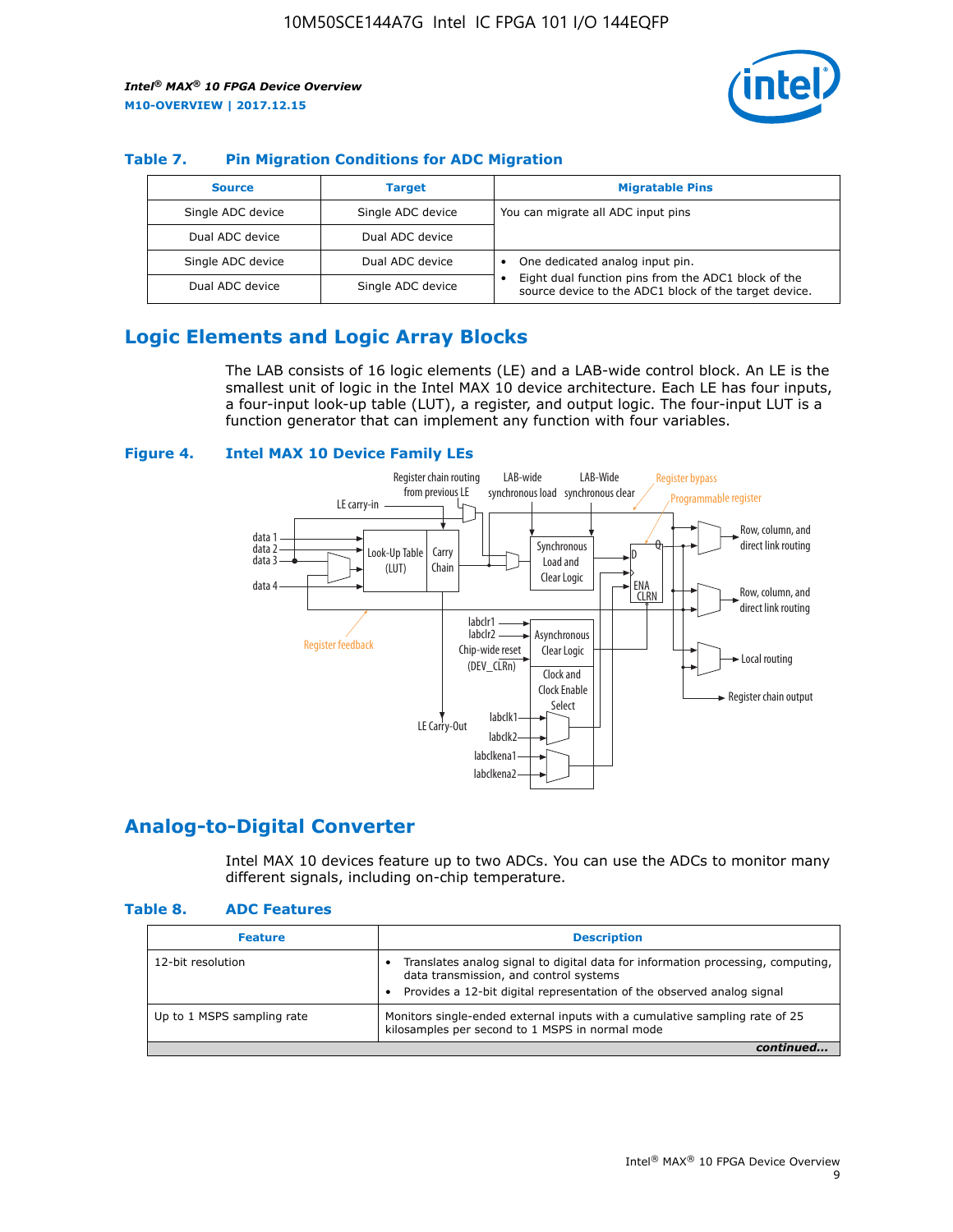

| <b>Feature</b>                                                  | <b>Description</b>                                                                                                                         |
|-----------------------------------------------------------------|--------------------------------------------------------------------------------------------------------------------------------------------|
| Up to 17 single-ended external inputs<br>for single ADC devices | One dedicated analog and 16 dual function input pins                                                                                       |
| Up to 18 single-ended external inputs<br>for dual ADC devices   | One dedicated analog and eight dual-function input pins in each ADC block<br>٠<br>Simultaneous measurement capability for dual ADC devices |
| On-chip temperature sensor                                      | Monitors external temperature data input with a sampling rate of up to 50<br>kilosamples per second                                        |

## **User Flash Memory**

The user flash memory (UFM) block in Intel MAX 10 devices stores non-volatile information.

UFM provides an ideal storage solution that you can access using Avalon Memory-Mapped (Avalon-MM) slave interface protocol.

#### **Table 9. UFM Features**

| <b>Features</b>     | <b>Capacity</b>                                                             |
|---------------------|-----------------------------------------------------------------------------|
| Endurance           | Counts to at least 10,000 program/erase cycles                              |
| Data retention      | 20 years at 85 $^{\circ}$ C<br>٠<br>10 years at 100 °C<br>$\bullet$         |
| Operating frequency | Maximum 116 MHz for parallel interface and 7.25 MHz for<br>serial interface |
| Data length         | Stores data up to 32 bits length in parallel                                |

## **Embedded Multipliers and Digital Signal Processing Support**

Intel MAX 10 devices support up to 144 embedded multiplier blocks. Each block supports one individual  $18 \times 18$ -bit multiplier or two individual  $9 \times 9$ -bit multipliers.

With the combination of on-chip resources and external interfaces in Intel MAX 10 devices, you can build DSP systems with high performance, low system cost, and low power consumption.

You can use the Intel MAX 10 device on its own or as a DSP device co-processor to improve price-to-performance ratios of DSP systems.

You can control the operation of the embedded multiplier blocks using the following options:

- Parameterize the relevant IP cores with the Intel Quartus Prime parameter editor
- Infer the multipliers directly with VHDL or Verilog HDL

System design features provided for Intel MAX 10 devices: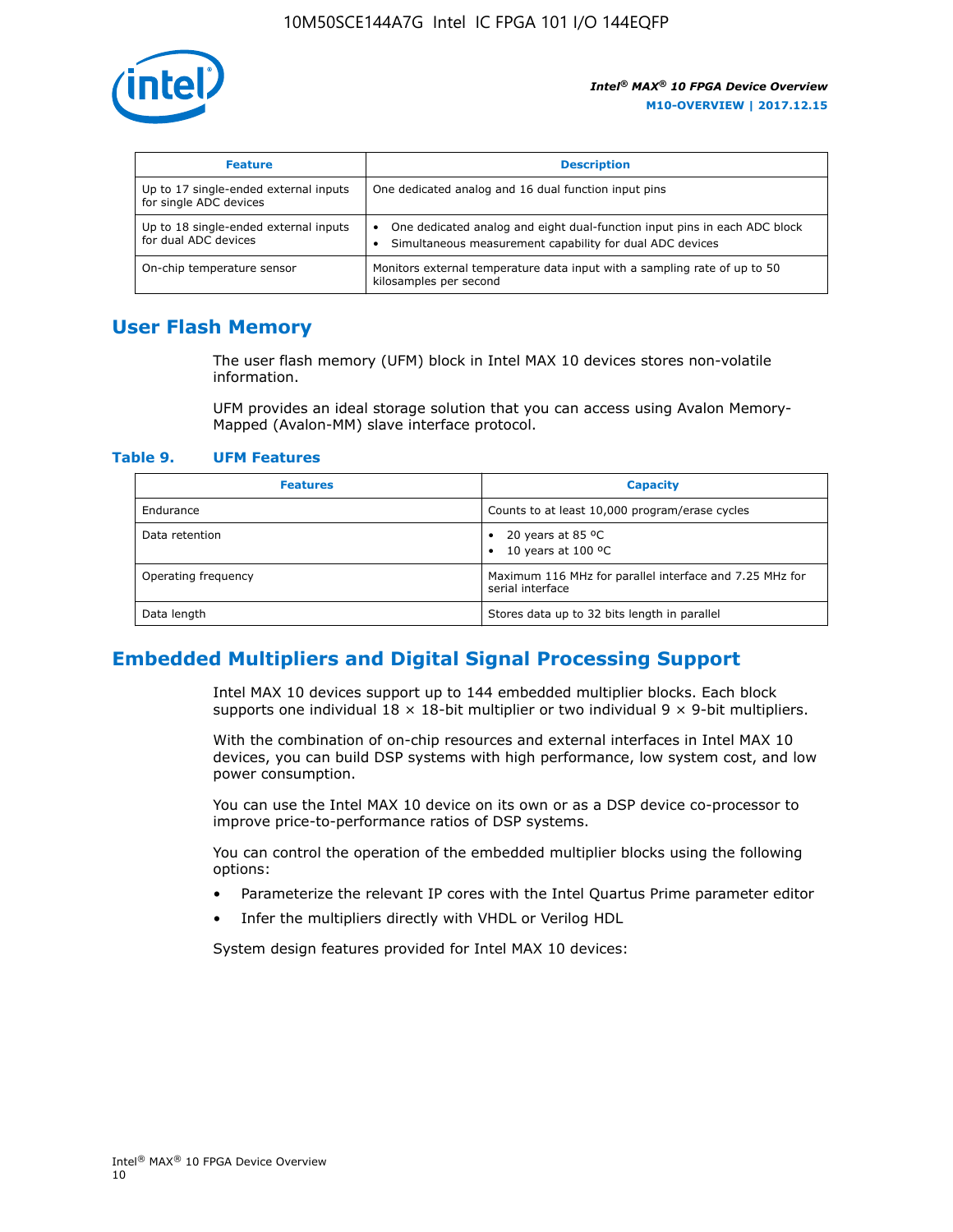

- DSP IP cores:
	- Common DSP processing functions such as finite impulse response (FIR), fast Fourier transform (FFT), and numerically controlled oscillator (NCO) functions
	- Suites of common video and image processing functions
- Complete reference designs for end-market applications
- DSP Builder for Intel FPGAs interface tool between the Intel Quartus Prime software and the MathWorks Simulink and MATLAB design environments
- DSP development kits

## **Embedded Memory Blocks**

The embedded memory structure consists of M9K memory blocks columns. Each M9K memory block of a Intel MAX 10 device provides 9 Kb of on-chip memory capable of operating at up to 284 MHz. The embedded memory structure consists of M9K memory blocks columns. Each M9K memory block of a Intel MAX 10 device provides 9 Kb of on-chip memory. You can cascade the memory blocks to form wider or deeper logic structures.

You can configure the M9K memory blocks as RAM, FIFO buffers, or ROM.

The Intel MAX 10 device memory blocks are optimized for applications such as high throughput packet processing, embedded processor program, and embedded data storage.

| <b>Operation Modes</b> | <b>Port Widths</b>                                                                       |
|------------------------|------------------------------------------------------------------------------------------|
| Single port            | $x1, x2, x4, x8, x9, x16, x18, x32, and x36$                                             |
| Simple dual port       | $x1, x2, x4, x8, x9, x16, x18, x32, and x36$                                             |
| True dual port         | $\times$ 1, $\times$ 2, $\times$ 4, $\times$ 8, $\times$ 9, $\times$ 16, and $\times$ 18 |

#### **Table 10. M9K Operation Modes and Port Widths**

## **Clocking and PLL**

Intel MAX 10 devices offer the following resources: global clock (GCLK) networks and phase-locked loops (PLLs) with a 116-MHz built-in oscillator.

Intel MAX 10 devices support up to 20 global clock (GCLK) networks with operating frequency up to 450 MHz. The GCLK networks have high drive strength and low skew.

The PLLs provide robust clock management and synthesis for device clock management, external system clock management, and I/O interface clocking. The high precision and low jitter PLLs offers the following features:

- Reduction in the number of oscillators required on the board
- Reduction in the device clock pins through multiple clock frequency synthesis from a single reference clock source
- Frequency synthesis
- On-chip clock de-skew
- Jitter attenuation
- Dynamic phase-shift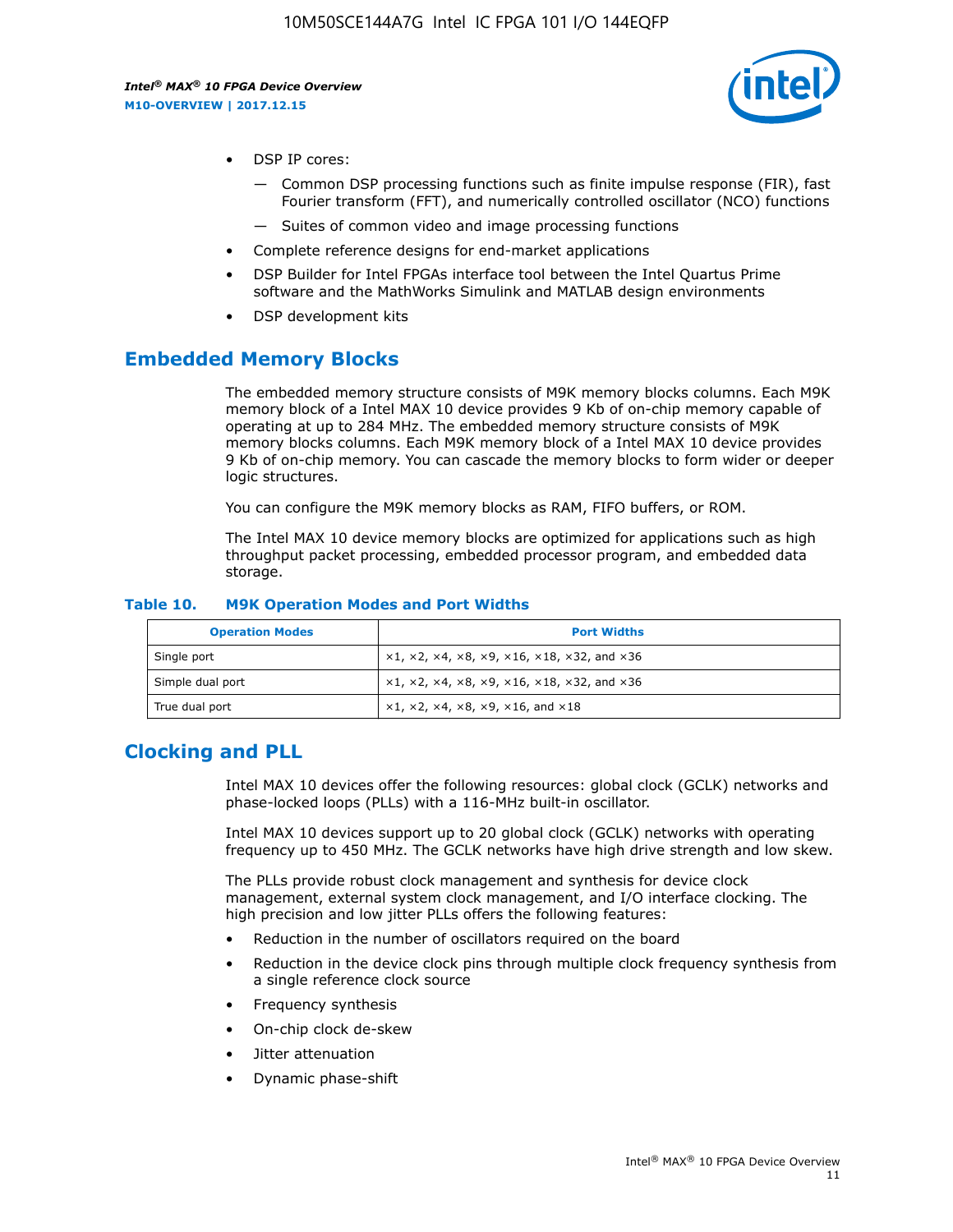

- Zero delay buffer
- Counter reconfiguration
- Bandwidth reconfiguration
- Programmable output duty cycle
- PLL cascading
- Reference clock switchover
- Driving of the ADC block

## **FPGA General Purpose I/O**

The Intel MAX 10 I/O buffers support a range of programmable features.

These features increase the flexibility of I/O utilization and provide an alternative to reduce the usage of external discrete components such as a pull-up resistor and a PCI clamp diode.

## **External Memory Interface**

Dual-supply Intel MAX 10 devices feature external memory interfaces solution that uses the I/O elements on the right side of the devices together with the UniPHY IP.

With this solution, you can create external memory interfaces to 16-bit SDRAM components with error correction coding (ECC).

*Note:* The external memory interface feature is available only for dual-supply Intel MAX 10 devices.

#### **Table 11. External Memory Interface Performance**

| <b>External Memory</b><br>Interface $(3)$ | <b>I/O Standard</b> | <b>Maximum Width</b> | <b>Maximum Frequency (MHz)</b> |
|-------------------------------------------|---------------------|----------------------|--------------------------------|
| <b>DDR3 SDRAM</b>                         | SSTL-15             | 16 bit $+8$ bit ECC  | 303                            |
| <b>DDR3L SDRAM</b>                        | SSTL-135            | 16 bit $+8$ bit ECC  | 303                            |
| <b>DDR2 SDRAM</b>                         | SSTL-18             | 16 bit $+8$ bit ECC  | 200                            |
| LPDDR2 SDRAM                              | $H$ SUL-12          | 16 bit without ECC   | 200(4)                         |

#### **Related Links**

[External Memory Interface Spec Estimator](http://www.altera.com/technology/memory/estimator/mem-emif-index.html)

Provides a parametric tool that allows you to find and compare the performance of the supported external memory interfaces in Intel FPGAs.

 $(3)$  The device hardware supports SRAM. Use your own design to interface with SRAM devices.

 $(4)$  To achieve the specified performance, constrain the memory device I/O and core power supply variation to within ±3%. By default, the frequency is 167 MHz.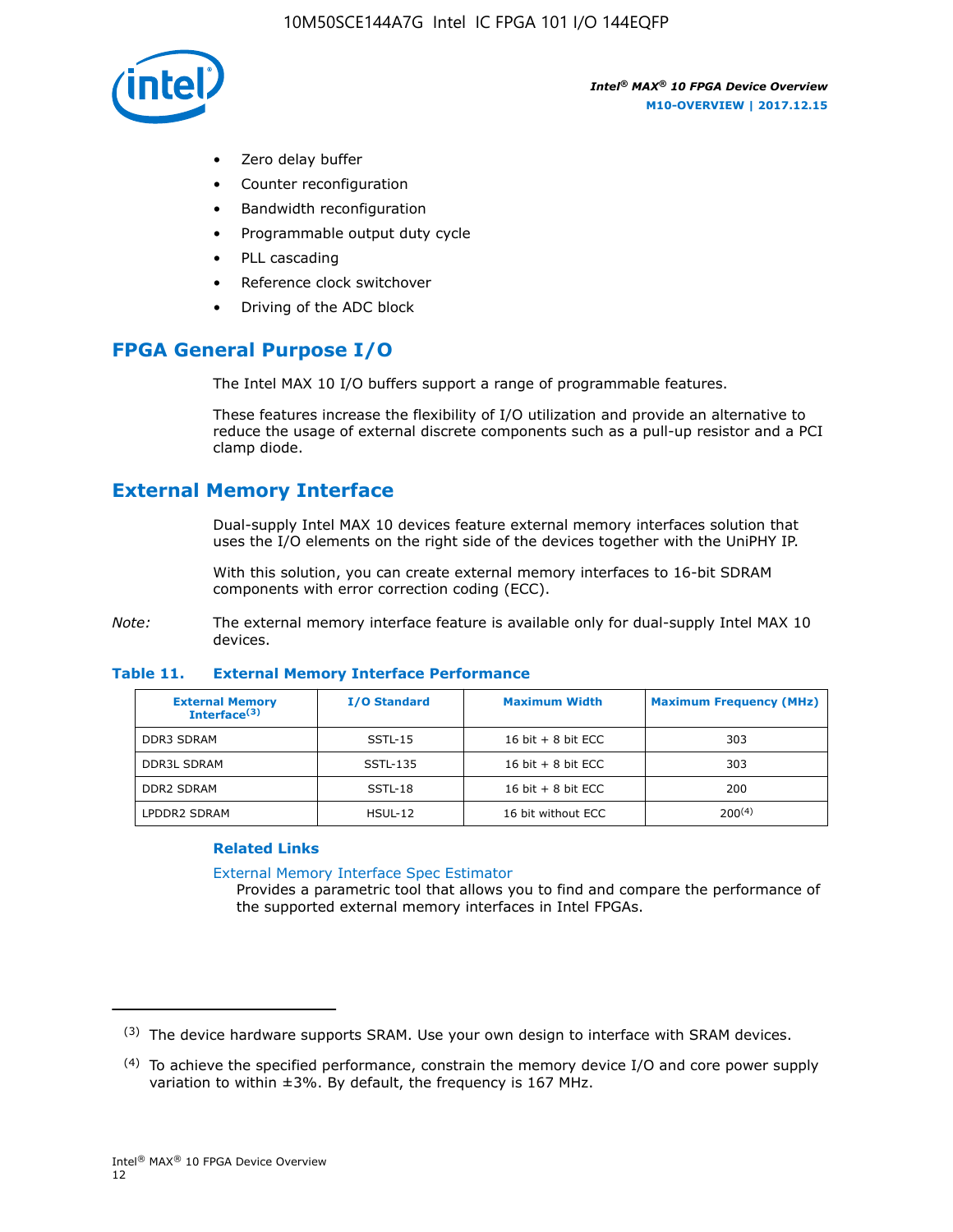

## **Configuration**

## **Table 12. Configuration Features**

| <b>Feature</b>                    | <b>Description</b>                                                                                                                                                                       |
|-----------------------------------|------------------------------------------------------------------------------------------------------------------------------------------------------------------------------------------|
| Dual configuration                | Stores two configuration images in the configuration flash memory (CFM)<br>Selects the first configuration image to load using the CONFIG SEL pin                                        |
| Design security                   | Supports 128-bit key with non-volatile key programming<br>Limits access of the JTAG instruction during power-up in the JTAG secure mode<br>Unique device ID for each Intel MAX 10 device |
| <b>SEU Mitigation</b>             | Auto-detects cyclic redundancy check (CRC) errors during configuration<br>Provides optional CRC error detection and identification in user mode                                          |
| Dual-purpose configuration<br>pin | Functions as configuration pins prior to user mode<br>$\bullet$<br>Provides options to be used as configuration pin or user I/O pin in user mode                                         |
| Configuration data<br>compression | Decompresses the compressed configuration bitstream data in real-time during<br>configuration<br>Reduces the size of configuration image stored in the CFM                               |
| Instant-on                        | Provides the fastest power-up mode for Intel MAX 10 devices.                                                                                                                             |

#### **Table 13. Configuration Schemes for Intel MAX 10 Devices**

| <b>Configuration Scheme</b>   | <b>Compression</b>       | <b>Encryption</b> | <b>Dual Image</b><br><b>Configuration</b> | <b>Data Width</b> |
|-------------------------------|--------------------------|-------------------|-------------------------------------------|-------------------|
| <b>Internal Configuration</b> | Yes                      | Yes               | Yes                                       |                   |
| <b>JTAG</b>                   | $\overline{\phantom{a}}$ |                   | -                                         |                   |

## **Power Management**

## **Table 14. Power Options**

| <b>Power Options</b>                  | <b>Advantage</b>                                                                                                                        |  |
|---------------------------------------|-----------------------------------------------------------------------------------------------------------------------------------------|--|
| Single-supply device                  | Saves board space and costs.                                                                                                            |  |
| Dual-supply device                    | Consumes less power<br>Offers higher performance<br>$\bullet$                                                                           |  |
| Power management<br>controller scheme | Reduces dynamic power consumption when certain applications are in standby mode<br>Provides a fast wake-up time of less than 1 ms.<br>٠ |  |

## **Document Revision History for Intel MAX 10 FPGA Device Overview**

| <b>Date</b>   | <b>Version</b> | <b>Changes</b>                                                                                                                                                                                                                       |
|---------------|----------------|--------------------------------------------------------------------------------------------------------------------------------------------------------------------------------------------------------------------------------------|
| December 2017 | 2017.12.15     | Added the U324 package for the Intel MAX 10 single power supply<br>devices.<br>Updated the 10M02 GPIO and LVDS count in the Maximum Resource<br>Counts for Intel MAX 10 Devices table.<br>Updated the I/O vertical migration figure. |
| February 2017 | 2017.02.21     | Rebranded as Intel.                                                                                                                                                                                                                  |
|               |                |                                                                                                                                                                                                                                      |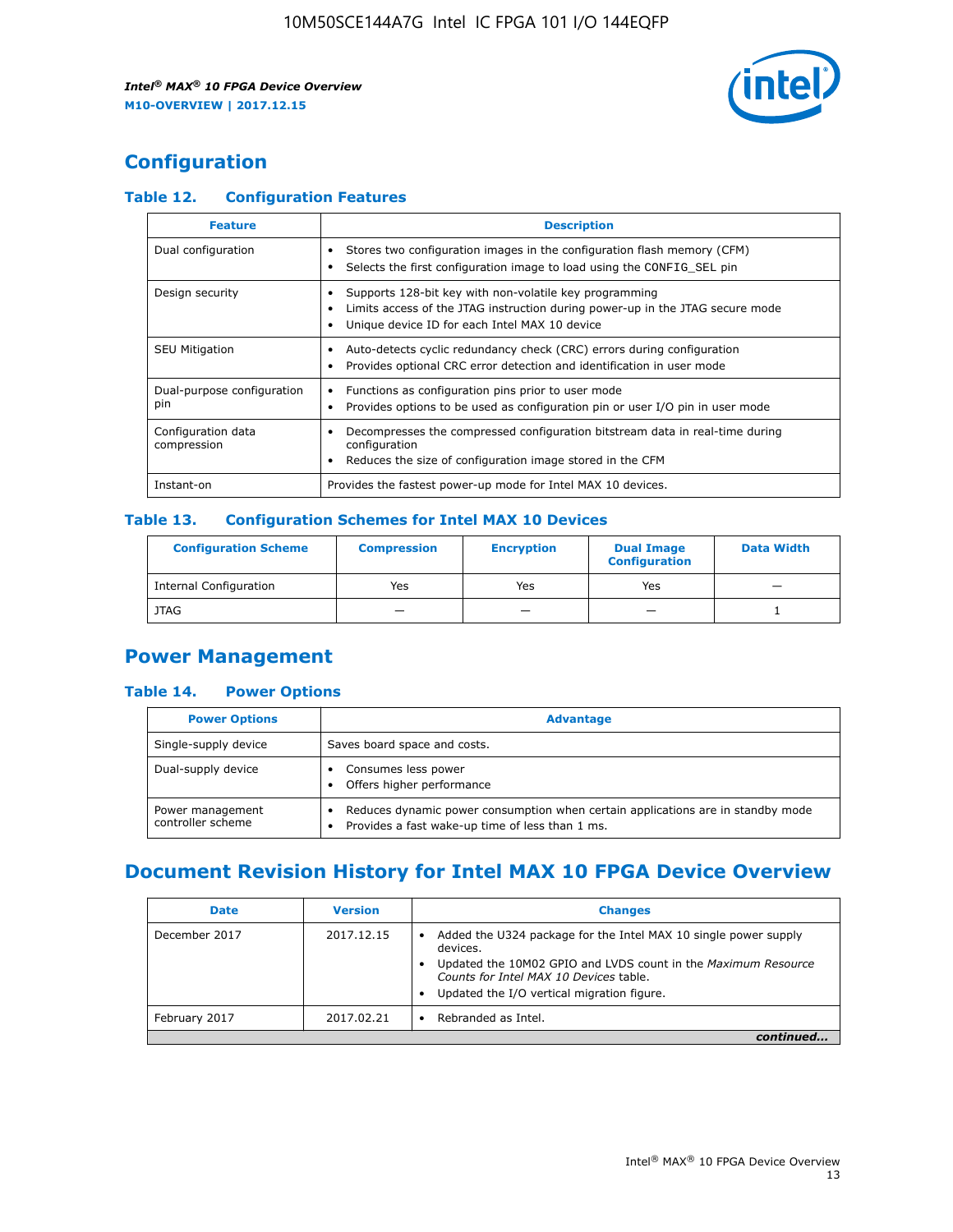

| <b>Date</b>    | <b>Version</b> | <b>Changes</b>                                                                                                                                                                                                                                                                                                                                                                                                                                                                                                                                                                                                                                                                                                                                                                                                                                                                                                                                                                                                                                                                                                  |  |
|----------------|----------------|-----------------------------------------------------------------------------------------------------------------------------------------------------------------------------------------------------------------------------------------------------------------------------------------------------------------------------------------------------------------------------------------------------------------------------------------------------------------------------------------------------------------------------------------------------------------------------------------------------------------------------------------------------------------------------------------------------------------------------------------------------------------------------------------------------------------------------------------------------------------------------------------------------------------------------------------------------------------------------------------------------------------------------------------------------------------------------------------------------------------|--|
| December 2016  | 2016.12.20     | • Updated EMIF information in the Summary of Features for Intel MAX 10<br>Devices table. EMIF is only supported in selected Intel MAX 10 device<br>density and package combinations, and for 600 Mbps performance, -6<br>device speed grade is required.<br>Updated the device ordering information to include P for leaded<br>package.                                                                                                                                                                                                                                                                                                                                                                                                                                                                                                                                                                                                                                                                                                                                                                         |  |
| May 2016       | 2016.05.02     | Removed all preliminary marks.<br>Update the ADC sampling rate description. The ADC feature monitors<br>single-ended external inputs with a cumulative sampling rate of 25<br>kilosamples per second to 1 MSPS in normal mode.                                                                                                                                                                                                                                                                                                                                                                                                                                                                                                                                                                                                                                                                                                                                                                                                                                                                                  |  |
| November 2015  | 2015.11.02     | Removed SF feature from the device ordering information figure.<br>Changed instances of Quartus II to Intel Quartus Prime.<br>$\bullet$                                                                                                                                                                                                                                                                                                                                                                                                                                                                                                                                                                                                                                                                                                                                                                                                                                                                                                                                                                         |  |
| May 2015       | 2015.05.04     | Added clearer descriptions for the feature options listed in the device<br>ordering information figure.<br>Updated the maximum dedicated LVDS transmitter count of 10M02<br>device from 10 to 9.<br>Removed the F672 package of the Intel MAX 10 10M25 device :<br>- Updated the devices I/O resources per package.<br>- Updated the I/O vertical migration support.<br>- Updated the ADC vertical migration support.<br>Updated the maximum resources for 10M25 device:<br>- Maximum GPIO from 380 to 360.<br>- Maximum dedicated LVDS transmitter from 26 to 24.<br>- Maximum emulated LVDS transmitter from 181 to 171.<br>- Maximum dedicated LVDS receiver from 181 to 171.<br>Added ADC information for the E144 package of the 10M04 device.<br>Updated the ADC vertical migration diagram to clarify that there are<br>single ADC devices with eight and 16 dual function pins.<br>Removed the note about contacting Altera for DDR3, DDR3L, DDR2,<br>and LPDDR2 external memory interface support. The Intel Quartus<br>Prime software supports these external memory interfaces from version<br>15.0. |  |
| December 2014  | 2014.12.15     | Changed terms:<br>- "dual image" to "dual configuration image"<br>- "dual-image configuration" to dual configuration"<br>Added memory initialization feature for Flash and Analog devices.<br>Added maximum data retention capacity of up to 20 years for UFM<br>feature.<br>Added maximum operating frequency of 7.25 MHz for serial interface<br>for UFM feature.                                                                                                                                                                                                                                                                                                                                                                                                                                                                                                                                                                                                                                                                                                                                             |  |
| September 2014 | 2014.09.22     | Initial release.                                                                                                                                                                                                                                                                                                                                                                                                                                                                                                                                                                                                                                                                                                                                                                                                                                                                                                                                                                                                                                                                                                |  |